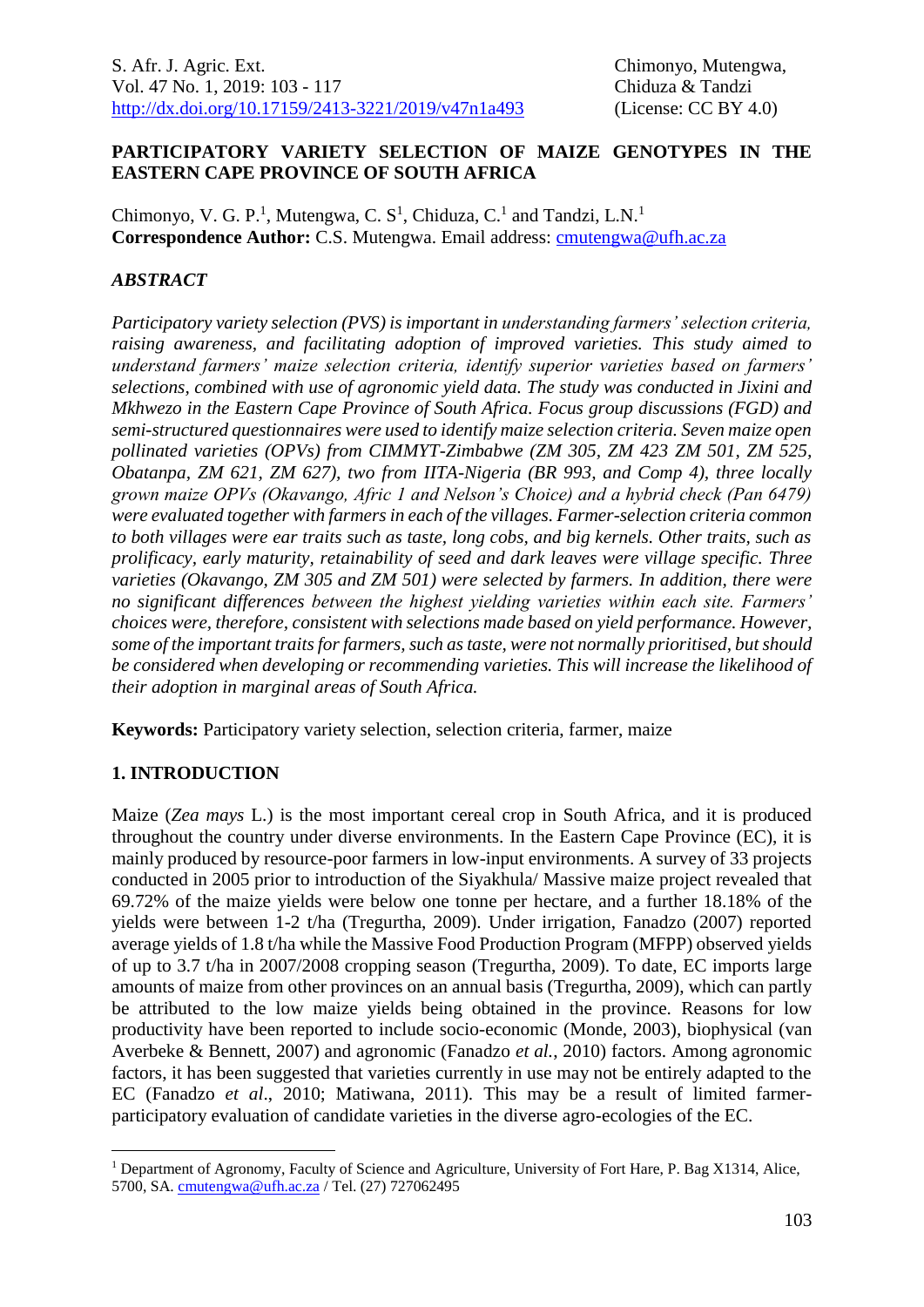#### S. Afr. J. Agric. Ext. Chimonyo, Mutengwa, Vol. 47 No. 1, 2019: 103 - 117 Chiduza & Tandzi [http://dx.doi.org/10.17159/2413-3221/2019/v47n1a493](https://urldefense.proofpoint.com/v2/url?u=http-3A__dx.doi.org_10.17159_2413-2D3221_2019_v47n1a485&d=DwMFAg&c=vTCSeBKl9YZZHWJzz-zQUQ&r=2O1irMqrdumXAIE9PdSLREhTXj5iyPGEywcz8I6zQwI&m=niwmmhX1mCI8GpeJjK8D7j-v09hQgXHBu3LsS3Opojw&s=98o8gy8B6ly02TS5WoJvLScIQPXENi4ceK3R3c9Iu9c&e=) (License: CC BY 4.0)

Farmers' limited knowledge of new varieties (Hebinck, Fay & Kondlo, 2011; Jacobson & Myhr, 2013) might also be contributing to the generally low yields and poor adoption of improved varieties in the EC. Within the EC, the majority (75%) of smallholder farmers were found to use traditional maize varieties (Silwana, 2000). Such varieties would either be grown alone or in conjunction with certified hybrid or open pollinated varieties (OPVs) and retained hybrid or OPV seed. Chimonyo (2012) reported that the predominant varieties used in some villages of the EC were local landraces (53%), followed by hybrids (31%) and improved OPVs (11%). While these statistics might suggest an increased use of improved varieties over the years in the EC, there is still a need for raising awareness, and promoting use of improved varieties. Miti (2007) reported that food security was negatively correlated with the use of landrace maize varieties and low yields of maize in Zambia. Landraces are known to be of good adaptation to local environment and they tend to be low yielding in comparison to improved varieties (Tandzi *et al.,* 2015). It is widely believed that using improved and adapted maize varieties could significantly increase productivity, food security and overall household income (Ngonkeu *et al.,* 2017; Tandzi *et al.*, 2015). As a way of improving maize production in the EC, there is a need to increase access and availability of improved maize varieties.

As a response to several challenges faced by resource-poor farmers located in marginal areas, the International Maize and Wheat Improvement Centre (CIMMYT) and International Institute of Tropical Agriculture (IITA) continually develop a range of stress tolerant maize OPVs (Setimela *et al.,* 2007). Vigorous stress screening programmes resulted in the production of numerous maize OPVs that are not only tolerant to diverse biotic and abiotic stresses but are also high yielding. Such varieties (e.g. ZM 621, ZM 305, ZM 521 and Obatanpa) have been developed and released in numerous African countries (Bänziger *et al,* 2005; Gadzirirayi *et al.,* 2006; Magorokosho, Vivek & Macrobert*,* 2008; Mphalala, 2007). Sibanda, Mushunje and Mutengwa (2016) found that it would be profitable for resource-poor smallholder farmers to grow improved OPVs' in the EC given that the province is semi-arid and taking into account the high management cost associated with chemical inputs required to realise hybrid yield potential. Therefore, introduction of the low cost, highly adaptable and stress tolerant OPVs (Chimonyo, Mutengwa & Chiduza, 2014) could help farmers in the EC's former homelands to increase maize productivity. This could also have a significant contribution towards improved rural livelihoods and alleviation of poverty. However, according to Joshi and Witcombe (1996), the farmers willingness to adopt new varieties is often met with resistance.

Participatory variety selection (PVS) was initiated to facilitate identification of farmers' ideal plant varieties, as well as enhancing adoption of elite varieties. This approach aims to increase the efficiency of the final stage of the plant breeding process, consisting of selection among released, or nearly released, varieties (Abebe *et al,* 2005; Bucheyeki *et al.,* 2011). During PVS, information is gathered on farmers' variety preferences, which helps in narrowing down the possible varieties to be introduced in a community. It is important to understand farmers' perceptions of any technology as this influences its level of adoption. Participatory variety selection (PVS) requires formation of strong partnerships between farmers, researchers and development workers to ensure wider technology promotion and adoption (Abebe *et al*., 2005; Bucheyeki *et al*., 2011). Developing varieties based on farmers' selection criteria was reported to enhance their productivity and dissemination among farmers (Rahman *et al.*, 2015). When implemented under selected stress conditions, this approach enables researchers to better understand the trade-offs that farmers make between various qualitative and quantitative traits in a relevant environment (Bänziger *et al.,* 2000). Successful variety introduction and adoption using PVS has been reported in many countries, such as rice in Nepal (Joshi & Witcombe,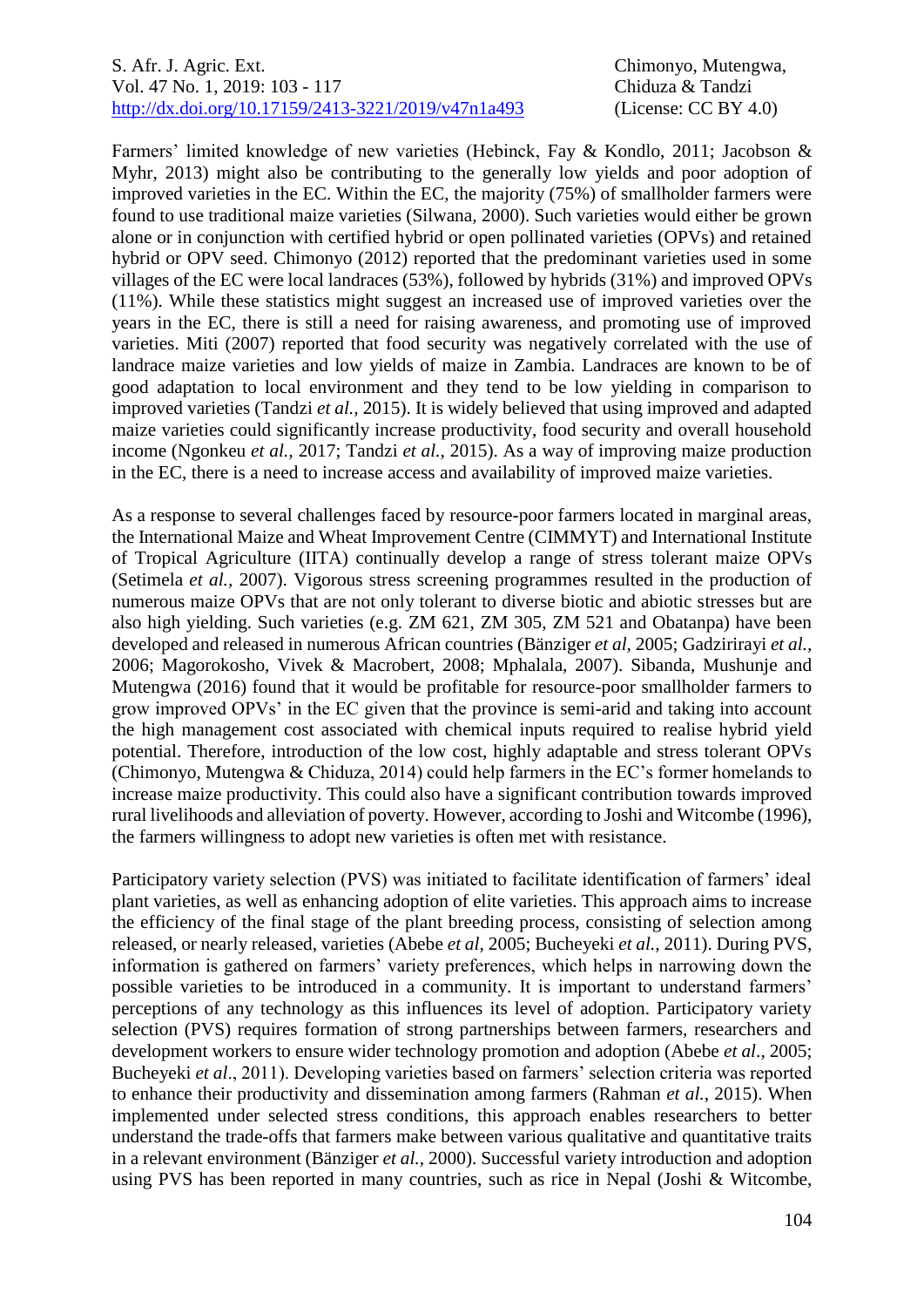1996), maize in Ethiopia (Abebe *et al*., 2005; Tadesse, Medhin & Ayalew, 2014) and sorghum in Malawi (Nkongolo *et al.,* 2008). Increasing the adoption rate of improved maize varieties at farmer level necessitates identification of farmer-preferred traits. Therefore, the objectives of this study were twofold: 1) to understand farmers' maize selection criteria, and 2) to identify superior varieties based on farmers' selections, combined with the use of agronomic yield data in selected villages of the EC. Understanding farmers' maize selection criteria provides important information which improves focus when developing varieties that meet farmers' preferences in target agro-ecologies, and also increases chances of acceptance and adoption.

# **2. MATERIALS AND METHODS**

#### **2.1 District selection and characterisation**

The study was conducted during the 2009/10 and 2010/11 summer seasons in the O. R. Tambo District Municipality (ORTDM) (33°34′S 28°46′E) of the EC, South Africa, where IsiXhosa is the language spoken by the dominant ethnic group. The district was selected due to its geographic, historic and diverse ecological characteristics. O. R. Tambo district municipality has an estimated population of 1.46 million. According to McCain (2005), 82.2% of these people live below the world poverty datum line. Comparing with the other districts in the EC, ORTDM has the largest proportion (90.8%) of inhabitants that live in rural areas. Subsistence agriculture is predominant, with small scale farming and open grazed livestock (Musemwa *et al.*, 2008). Due to variations in rainfall distribution (600 to 1800 mm), altitude ( $0 - 1650$  meters above sea level (masl)), and soil characteristics, agricultural potential across the district differs immensely (Agricultural Geo-Referenced Information System (AGIS), 2011).

Jixini and Mkhwezo villages were selected to participate in the study based on contrasting agroecologies, as well as through consultation with ward extension officers. Located in a moderately high rainfall area with an annual precipitation ranging from 800 to 1000 mm, Jixini (31˚43'S 28˚50'E) has an average altitude of 643 masl (AGIS, 2011). Based on agro-ecological classification, Jixini is said to have a sub-tropical to semi-arid climate with clay loam black soils. The rural population (750 inhabitants) is sparsely distributed and covers approximately 5 km<sup>2</sup> (Water Service Report Tool, 2011). The second village, Mkhwezo (31˚42'S 28˚30'E), is located in a lower rainfall area, with annual precipitation of between 600 and 800 mm. The average altitude of this village is 942 masl (AGIS, 2011) and it has an arid to semi-arid climate with light brown sandy loam soils. The rural population (1250 inhabitants) is also sparsely distributed, covering approximately 8 km<sup>2</sup> (Water Service Report Tool, 2011). Winter rain contributes approximately 20% to the total annual precipitation of ORTDM (Bothma, 2004).

Based on willingness to participate in the study, and through further consultation with ward extension officers, a single farmer was identified to host a yield trial in each village. Farmers were then invited later to participate in selecting from the 13 varieties that were in these trials.

## **2.2 Treatments and experimental design**

The trial evaluated 13 varieties, seven OPVs from CIMMYT, two OPVs from IITA, and four local checks as shown in Table 1. The experiment was laid out in a randomised complete block design (RCBD), replicated three times at each site.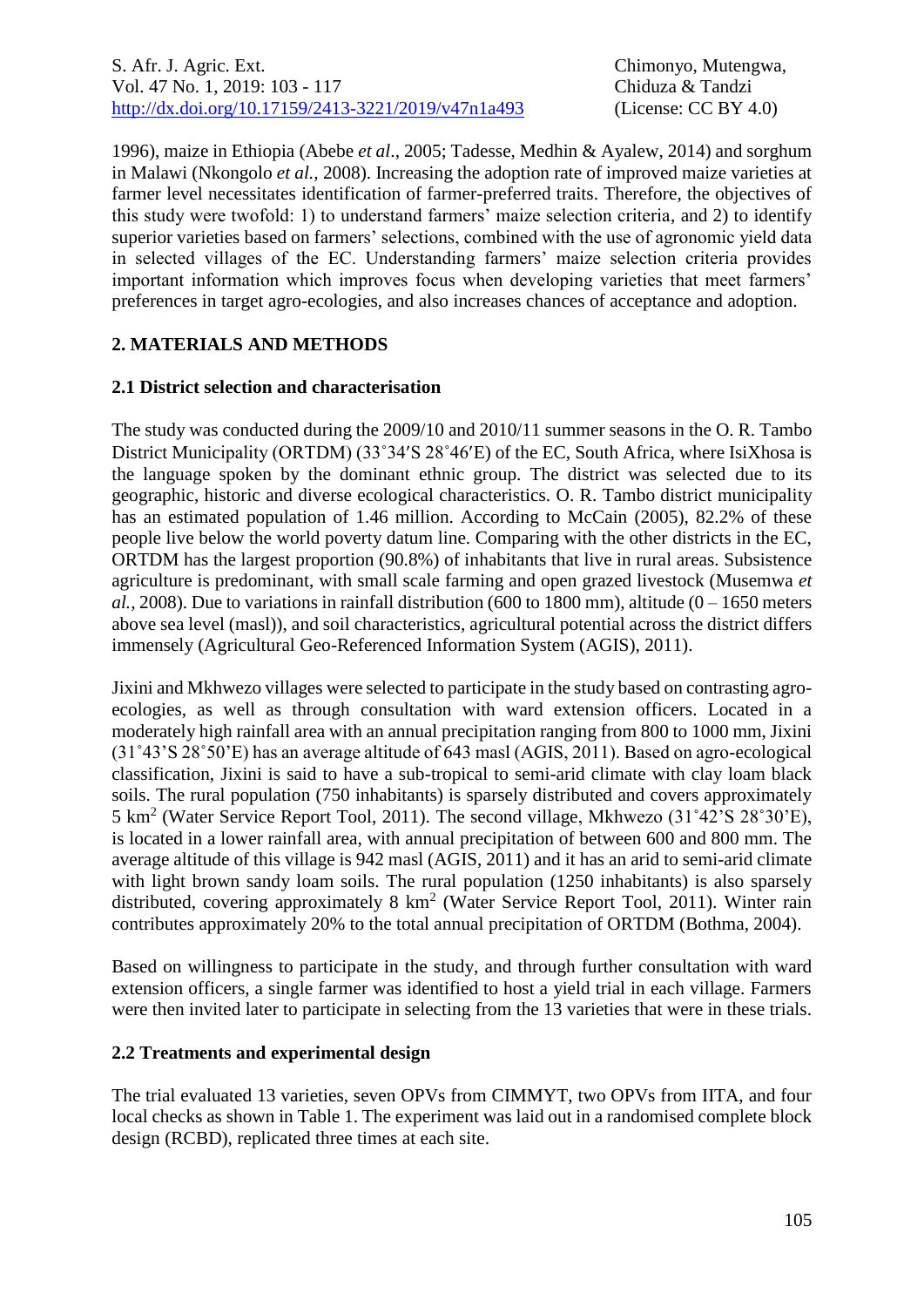**Table 1:** Characteristics of maize varieties included in the participatory yield trials conducted in Jixini and Mkhwezo

| Code           | <b>Variety</b>                  | Origin                      | <b>Seed</b><br>colour | <b>Type</b>   | Maturity <sup>1</sup> | Yield<br>potential<br>(t/ha) |  |
|----------------|---------------------------------|-----------------------------|-----------------------|---------------|-----------------------|------------------------------|--|
| 1              | ZM 305                          | CIMMYT-Zim                  | White                 | <b>OPV</b>    | E                     | $2 - 4$                      |  |
| $\overline{2}$ | ZM 423                          | CIMMYT-Zim                  | White                 | <b>OPV</b>    | E                     | $2 - 6$                      |  |
| 3              | <b>ZM 501</b>                   | CIMMYT-Zim                  | White                 | <b>OPV</b>    | $E - M$               | $2 - 6$                      |  |
| $\overline{4}$ | ZM 525                          | CIMMYT-Zim                  | White                 | <b>OPV</b>    | $E - M$               | $2 - 6$                      |  |
| 5              | ZM 621                          | CIMMYT-Zim                  | White                 | <b>OPV</b>    | M                     | $3 - 6$                      |  |
| 6              | ZM 627                          | CIMMYT-<br>$\mathrm{Zim}^3$ | White                 | <b>OPV</b>    | M                     | $2 - 5$                      |  |
| 7              | <b>BR993</b>                    | <b>IITA-Ghana</b>           | White                 | <b>OPV</b>    | L                     | $2 - 5$                      |  |
| 8              | COMP <sub>4</sub>               | <b>IITA-Ghana</b>           | White                 | <b>OPV</b>    | L                     | $2 - 5$                      |  |
| 9              | Obatanpa                        | <b>CIMMYT-Zim</b>           | White                 | <b>OPV</b>    | $M - L$               | $2 - 5$                      |  |
| 10             | AFRIC $1^2$                     | Nelson's<br>Genetics- $SA4$ | White                 | <b>OPV</b>    | M                     | $1.5 - 6$                    |  |
| 11             | Okavango <sup>2</sup>           | Capstone-SA                 | White                 | <b>OPV</b>    | L                     | $4 - 5$                      |  |
| 12             | Nelson's<br>Choice <sup>2</sup> | Nelson's<br>genetics-SA     | Yellow                | <b>OPV</b>    | $M - L$               | $4 - 5$                      |  |
| 13             | Pan $6479^2$                    | <b>PANNAR</b>               | White                 | <b>HYBRID</b> | M                     | $5-10$                       |  |

<sup>1</sup>Maturity class in terms of days to 50% flowering in low altitudes: Early (E) 60-65; Medium (M) 65-70; Long (L) 70-75 (Magorokosho *et al*., 2008)

<sup>2</sup> Check varieties

 $3$  Zim – Zimbabwe

 $4$ SA – South Africa

There were different randomisation of treatments at each site. Gross plot size was 5 m by 4.5 m with a total of five, 5 m long rows. The net plots consisted of the three middle rows. The two outside rows were considered as discards or border rows. Plant spacing was 0.9 m between rows and 0.3 m within the row for a target population of 37 000 plants/ha.

#### **2.3 Non-experimental variables**

Land preparation involved an initial deep ploughing, followed by disking using tractor drawn implements to obtain a fine tilth. Planting holes were opened using hoes and three seeds were planted. The plants were later thinned to one per planting station two weeks after emergence. A basal fertilizer (N: P: K ratio of 2:3:4 (30)) was applied at a rate of 185 kg/ha at planting to give a nutrient ratio (kg) of 12.4 N: 18.5 P: 24.6 K. Lime ammonium nitrate (LAN) (28% N) was applied at a rate of 185 kg/ha 6 weeks after crop emergence with N fertilizer application at 64 kg/ha. Weeds were controlled for using pre-planting and post-emergence herbicides, while insects were controlled using insecticides (*Chimonyo et al*., 2014). Plants from net plots were harvested at maturity and cobs were hand shelled. A Protimeter Grain Moisture meter (Grainmaster®) was used to standardise grain yield per plot at 12.5% moisture content.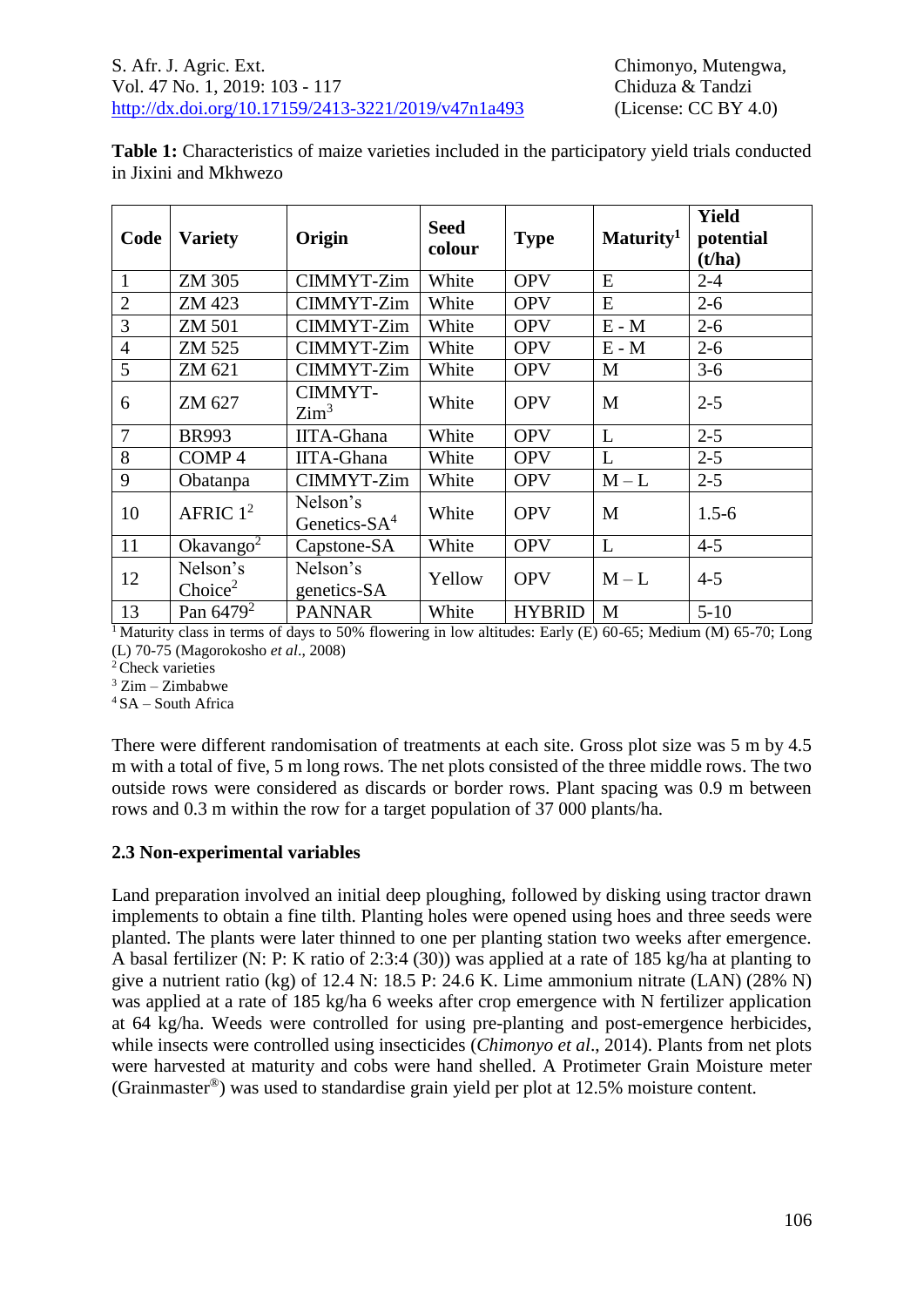# **2.4 Data collection**

At physiological maturity, farmers from Jixini and Mkhwezo villages were invited to attend a field day. Maize cobs from the outer rows of each plot were de-husked to allow farmers to assess varieties based on cob and other plant parameters. Farmers in each village were placed into five groups of three people each and were asked to select the three most preferred varieties. Thereafter, they were asked to provide reasons for their choices. The traits that were mentioned were considered as field-based selection criteria. Data on variety selections from each group were consolidated to come up with the top five varieties for each village. At harvest maturity (when grains were fairly dry, such that they would not deteriorate in quality when harvested), net plots were harvested and shelled to obtain grain weight which was then used to calculate grain yield in t/ha. After determining moisture content, grain yield was adjusted to 12.5% using the following formula: Grain yield =  $[(100$ -moisture content)/87.5] \* yield/ha.

## **2.5 Farmer surveys**

To identify selection criteria used by farmers when selecting maize varieties, both informal (focus group discussions (FGDs)) and formal (involving distribution of structured questionnaires) surveys were used during the 2009/10 and 2010/11 seasons, respectively. During the discussions, a checklist with all visible maize traits was used for guidance in identifying farmer selection criteria. Based on results of the informal survey, a semi-structured questionnaire was then designed with the intention of validating information on specific issues and testing hypotheses devised by researchers after FGDs. Formal surveys were conducted in the same areas where FGDs were held, and this involved interviews with 70 individual maize growing farmers.

## **2.6 Statistical analyses**

Statistical analysis of grain yield data was performed using GenStat Statistical Software, version 4.2. A Bartlett's test (Gomez & Gomez, 1984) was performed to determine homogeneity of error variances before combining data of the two sites. This test showed homogeneity of error variances for both sites, allowing combined analysis to be done for grain yield. Duncan's multiple range test was used to separate significantly different means at p<0.05. Data collected from FGDs and questionnaires were coded and also subjected to analysis of variance using the Statistical Package for Social Sciences (SPSS®) version 15 (SPSS Inc., Chicago IL).

#### **3. RESULTS 3.1 Participatory evaluation of stress tolerant maize open pollinated varieties**

Farmers' variety preferences and ranking varied between the villages as shown in Table 2. Three varieties were selected in both villages, namely Okavango, ZM 305, and ZM 501. Other varieties also selected included Nelson's Choice, Afric 1, ZM 621, and ZM 423. In Mkhwezo, the variety ZM 305 was ranked first, while in Jixini village, Okavango received the top ranking.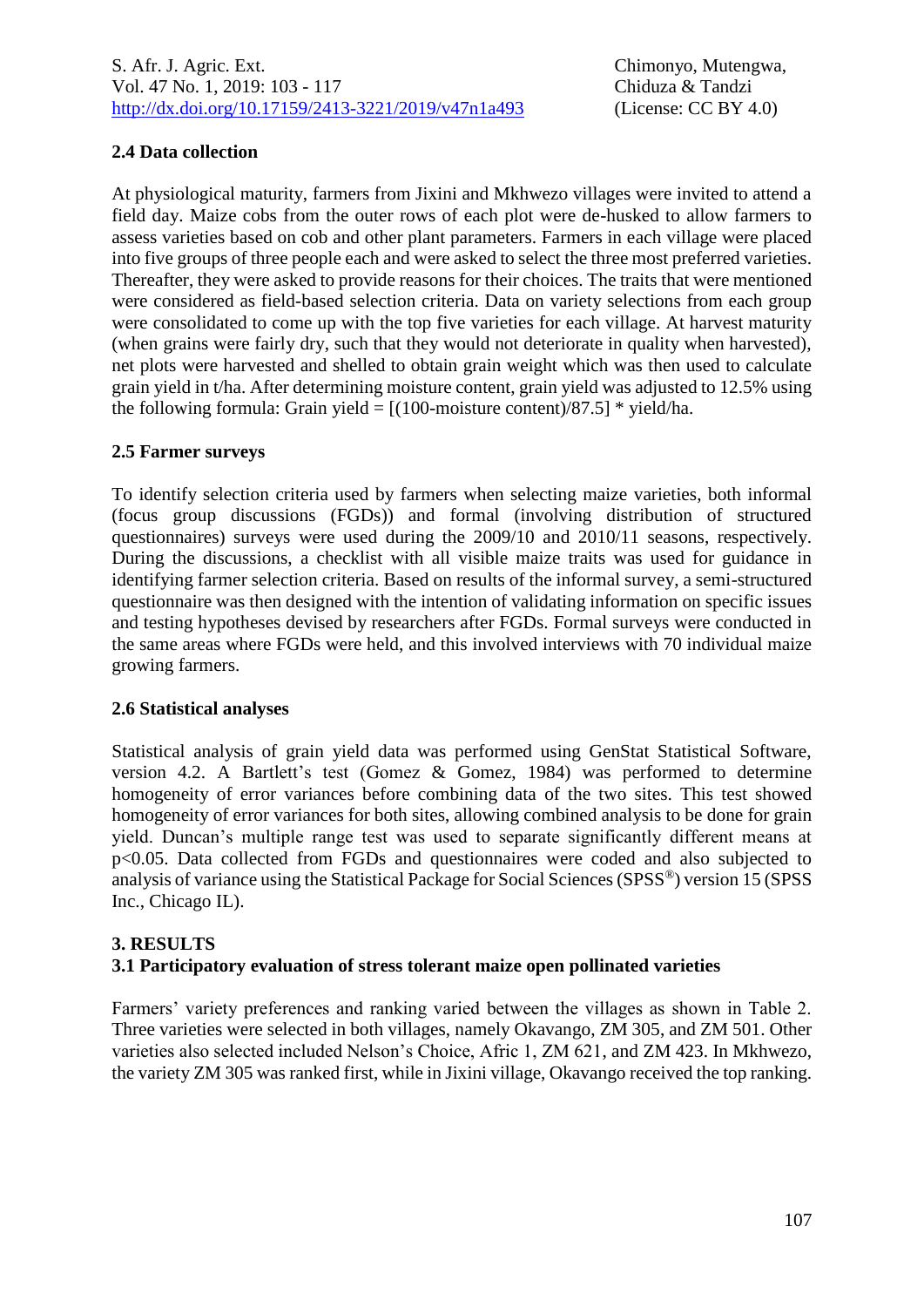|                | Rank     |                 |               |        |         |  |  |  |
|----------------|----------|-----------------|---------------|--------|---------|--|--|--|
| <b>Village</b> |          |                 |               |        |         |  |  |  |
| Jixini         | Okavango | ZM 621          | <b>ZM 501</b> | ZM 305 | ZM 423  |  |  |  |
| Mkhwezo        | ZM 305   | Nelson's choice | Okavango      | ZM 501 | Afric 1 |  |  |  |

Traits desired by farmers, from the most to the least preferred, were short to medium plant height, long cobs, a large number of kernel rows ( $\geq$  12), prolificacy, good cob filling, big kernel size, flint kernels, and early maturity. However, farmers also pointed out some weaknesses in the varieties they selected (Table 3).

**Table 3:** Presence or absence of preferred traits in varieties selected by farmers across the study sites

|                         | <b>Varieties selected</b> |                            |           |                          |                          |                          |                 |                          |                |                 |
|-------------------------|---------------------------|----------------------------|-----------|--------------------------|--------------------------|--------------------------|-----------------|--------------------------|----------------|-----------------|
|                         | <b>Jixini</b>             |                            |           | <b>Mkhwezo</b>           |                          |                          |                 |                          |                |                 |
| <b>Traits preferred</b> | ZM                        | ZM                         | ZM        | ZM                       | <b>OKA</b>               | ZM                       | ZM              | <b>OKA</b>               | <b>AFRI</b>    | NC              |
|                         | 423                       | 621                        | 305       | 501                      |                          | 305                      | 501             |                          | C <sub>1</sub> |                 |
| Short to medium         | $\sqrt{ }$                |                            | V         | $\sqrt{}$                | $\mathcal{N}$            | $\sqrt{ }$               | $\sqrt{ }$      | $\overline{\phantom{0}}$ | V              | $\mathcal{N}$   |
| plant height            |                           |                            |           |                          |                          |                          |                 |                          |                |                 |
| Long cob                | N                         | $\Delta$                   | V         | $\overline{\phantom{a}}$ | $\sqrt{ }$               | $\sqrt{ }$               | $\sqrt{ }$      | $\mathcal{L}$            | $\overline{a}$ | $\gamma$        |
| Kernel<br>rows          | V                         | $\boldsymbol{\mathcal{L}}$ | $\sqrt{}$ | اد                       | $\mathbf{X}$             | $\sqrt{ }$               | N               | $\mathbf{X}$             |                | N               |
| $(\geq 12)$             |                           |                            |           |                          |                          |                          |                 |                          |                |                 |
| Prolific                | V                         | $\Delta$                   | V         | $\sqrt{ }$               | $\overline{\phantom{a}}$ | V                        |                 | $\overline{\phantom{a}}$ |                |                 |
| Good cob filling        | V                         | $\boldsymbol{\gamma}$      | V         | $\overline{\phantom{a}}$ | $\mathbf{X}$             | N                        | $\qquad \qquad$ | $\mathbf{X}$             | V              |                 |
| Big kernel size         | $\sqrt{}$                 | $\boldsymbol{\gamma}$      | V         | $\overline{\phantom{a}}$ | $\overline{\phantom{a}}$ | N                        | V               | $\qquad \qquad$          | N              | $\blacksquare$  |
| Kernel<br>shape         | V                         | $\Delta$                   | V         |                          | $\overline{\phantom{0}}$ | $\sqrt{ }$               |                 | $\mathcal{A}$            |                | $\mathcal{N}$   |
| (flint)                 |                           |                            |           |                          |                          |                          |                 |                          |                |                 |
| Early maturity          | $\sqrt{}$                 | $\overline{\phantom{a}}$   | V         | $\overline{\phantom{a}}$ | $\overline{\phantom{a}}$ | $\sqrt{ }$               | $\sqrt{ }$      | $\overline{\phantom{a}}$ | $\overline{a}$ | $\qquad \qquad$ |
| Good husk cover         | $\overline{\phantom{a}}$  | $\overline{\phantom{a}}$   | N         | $\overline{\phantom{a}}$ | X                        | $\overline{\phantom{0}}$ | $\qquad \qquad$ | $\mathbf{x}$             | ٦              | $\qquad \qquad$ |
| Thick stem              | $\sqrt{ }$                | $\overline{\phantom{0}}$   |           | اد                       | $\overline{\phantom{0}}$ | $\overline{\phantom{0}}$ | N               | $\overline{\phantom{a}}$ |                | $\qquad \qquad$ |
| Kernel colour           | $\mathbf{x}$              | X                          |           |                          | $\mathcal{N}$            | X                        |                 | ٦                        | X              |                 |

√ Indicates desirable traits that a variety was identified to have

- Indicates that the trait was not mentioned for corresponding variety

x Indicates a desirable trait that a variety was identified to be lacking

In the case of kernel colour, + refers to yellow kernels would be more preferred

Though Okavango was preferred mainly because of its yellow grain colour, farmers from both villages reported that it had few kernel rows, poor cob filling and poor husk covering (Table 3). Farmers also indicated that ZM 305, ZM 423, ZM 621 and Afric 1 would have been more desirable if the kernels were yellow.

## **3.2 Agronomic evaluation of stress tolerant varieties**

There was a significant  $(p<0.001)$  interaction between variety and site (Table 4). Overall mean grain yield was higher (5.50 t/ha) in Jixini than in Mkhwezo (3.02 t/ha). In Jixini, Pan 6479 was the highest yielding variety (6.68 t/ha) and showed no significant difference with ZM 525, which had a yield of 6.48 t/ha.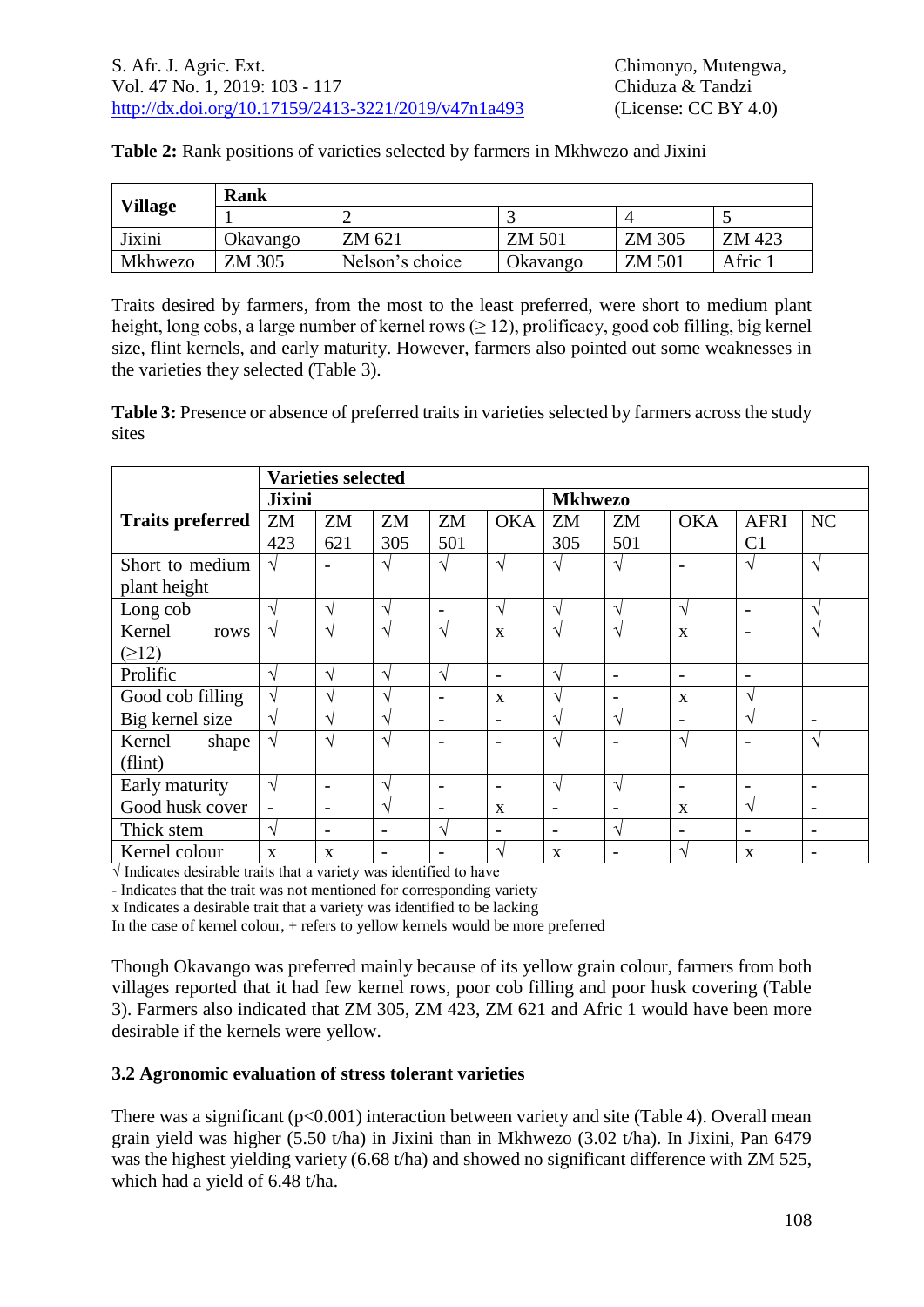| <b>Variety</b>    | <b>Site</b>              |                |                   |                |  |  |  |
|-------------------|--------------------------|----------------|-------------------|----------------|--|--|--|
|                   | Jixini                   | Rank           | Mkhwezo           | Rank           |  |  |  |
| PAN               | 6.68a                    | 1              | 2.65 cde          | 11             |  |  |  |
| ZM 525            | $6.48$ ab                | $\overline{2}$ | 3.31 <sub>b</sub> | 5              |  |  |  |
| <b>AFRIC 1</b>    | $6.07$ abc               | $\overline{3}$ | 3.33 <sub>b</sub> | $\overline{4}$ |  |  |  |
| <b>OKA</b>        | $6.14$ abcd              | $\overline{4}$ | 2.72 cde          | 10             |  |  |  |
| ZM 423            | 5.71 abcd                | 5              | 2.88 c            | 8              |  |  |  |
| ZM 621            | 5.60 bcd                 | 6              | 2.52 de           | 12             |  |  |  |
| ZM 627            | 5.65 bcd                 | $\overline{7}$ | 2.47 e            | 13             |  |  |  |
| <b>ZM 501</b>     | 5.33 def                 | 8              | 2.98c             | $\overline{7}$ |  |  |  |
| ZM 305            | $5.03$ cdef <sup>1</sup> | 9              | 3.49 ab           | $\overline{2}$ |  |  |  |
| NC                | $5.01$ cdef              | 10             | 3.24 <sub>b</sub> | 6              |  |  |  |
| COMP <sub>4</sub> | 4.77 def                 | 11             | 2.78 cd           | 9              |  |  |  |
| <b>OBA</b>        | 4.69 ef                  | 12             | 3.79 <sub>b</sub> | $\mathbf{1}$   |  |  |  |
| <b>BR 993</b>     | 4.26 f                   | 13             | 3.34 <sub>b</sub> | 3              |  |  |  |
| <b>Mean</b>       | 5.50                     |                | 3.02              |                |  |  |  |
| P <sub>0.05</sub> | ***                      |                | <b>NS</b>         |                |  |  |  |
| <b>DMRT</b>       | 0.99                     |                | 0.30              |                |  |  |  |
| CV                | 10.69                    |                | 18.04             |                |  |  |  |

Table 4: Performance of varieties and ranking according to grain yield (t/ha) in Jixini and Mkhwezo

OBA – Obatanpa; NC – Nelson's Choice; OKA – Okavango; PAN – Pan 6479;

<sup>1</sup> Means followed by similar letters are not significantly different at  $p < 0.001$  based on DMRT test

NS - Not significant

Interaction between site and variety was also significant at p< 0.001

 $CV = 14.8$ 

 $DMRT_{(0.05)} = 0.98$ 

The lowest yielding varieties in Jixini were Comp 4 (4.77 t/ha), Obatanpa (4.69 t/ha) and BR 993 (4.26 t/ha), and they were ranked  $11<sup>th</sup>$ ,  $12<sup>th</sup>$  and  $13<sup>th</sup>$  respectively. Yields of these varieties were also not significantly different from each other. Obatanpa (3.79 t/ha) was ranked first in Mkhwezo, and it was followed by ZM 305 (3.49 t/ha) and BR 993 (3.34 t/ha), which ranked second and third respectively (Table 4). The low yielding varieties in this site were Pan 6479 (2.65 t/ha), ZM 621 (2.52 t/ha) and ZM 627 (2.47 t/ha), which ranked  $11^{th}$ ,  $12^{th}$  and  $13^{th}$ respectively. Interaction between varieties and site was a result of changes in rankings of varieties between sites.

## **3.3 Farmers' selection criteria**

Selection criteria used by farmers in both villages and importance of the criteria were different (Table 5). There was a highly significant difference  $(p<0.01)$  between the villages for farmers selecting varieties according to their ability to be retained. More farmers in Jixini (26.5%) selected varieties based on their ability to be retained as compared to 5.6% in Mkhwezo. A higher percentage of farmers in Jixini (11.8%) selected varieties based on their adaptability to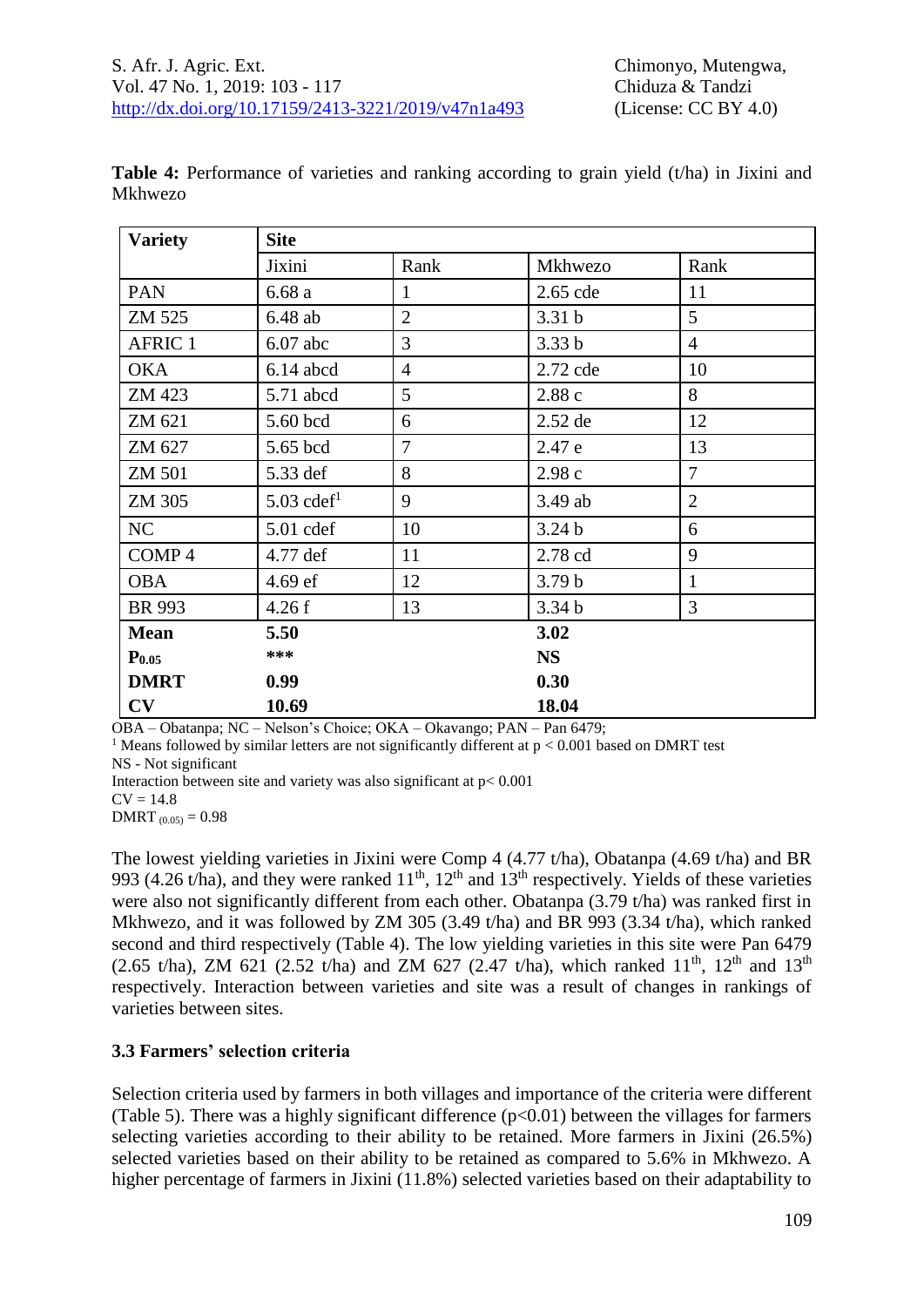the local environment as compared to Mkhwezo (8.33%). Farmers in Mkhwezo (15.62%) used prolificacy as selection criterion while farmers in Jixini did not (Table 5).

| <b>Source</b>                         | <b>Jixini</b>    | <b>Mkhwezo</b>   | <b>Mean</b>       |  |
|---------------------------------------|------------------|------------------|-------------------|--|
| Retainable seed                       | 26.5(1)          | 5.6              | $16.05(4)$ **     |  |
| <b>Big</b> leaves                     | $23.4(2)^1$      | 11.1             | 17.25(3)          |  |
| <b>Brace roots</b>                    | 20.6(3)          | 2.7              | 11.65             |  |
| <b>Taste</b>                          | 17.6(4)          | 55.5(1)          | 36.55(1)          |  |
| Big kernels                           | 14.7(5)          | 16.7(4)          | 15.7(5)           |  |
| Long cob                              | 14.7(5)          | 52.8(2)          | 33.75(2)          |  |
| Matures early                         | 14.7(5)          | 8.33             | 11.50             |  |
| Thick stems                           | 14.7(5)          | 2.82             | 8.76              |  |
| Dark green leaves                     | 5.8              | 25.0(3)          | 15.40             |  |
| Drought tolerance                     | 5.8              | 13.9(5)          | 9.85              |  |
| Medium kernels                        | $\boldsymbol{0}$ | 5.5              | 2.75              |  |
| <b>Upright leaves</b>                 | 8.8              | 5.5              | $\overline{7.15}$ |  |
| Yellow maize                          | $\overline{0}$   | 11.1             | 5.65              |  |
| Soft kernels                          | 2.9              | $\boldsymbol{0}$ | 1.45              |  |
| Lodging resistance                    | 13.8             | $\mathbf{0}$     | 2.9               |  |
| Tolerance to heavy rains              | 2.94             | $\overline{0}$   | 1.47              |  |
| High yield                            | 8.82             | 8.33             | 8.56              |  |
| Many kernel rows                      | $\overline{0}$   | 8.33             | 4.17              |  |
| Resistant to cob rots                 | 2.9              | 5.62             | 4.26              |  |
| Good husk cover                       | 5.8              | 2.83             | 4.32              |  |
| Adaptable<br>to<br>our<br>environment | 11.8             | 8.33             | 10.07             |  |
| Prolific                              | $\boldsymbol{0}$ | 15.62            | $7.81*$           |  |

**Table 5:** Farmers' ranking of traits used in selecting varieties

<sup>1</sup> Number in parenthesis represents overall rank position

\*, \*\* - Significant difference between village at  $p < 0.01$  and  $p < 0.05$  respectively

Bartlett's  $X^2 = 20.0$ , Degrees of Freedom  $(n-1) = 14$ 

 $P = 0.130$  ns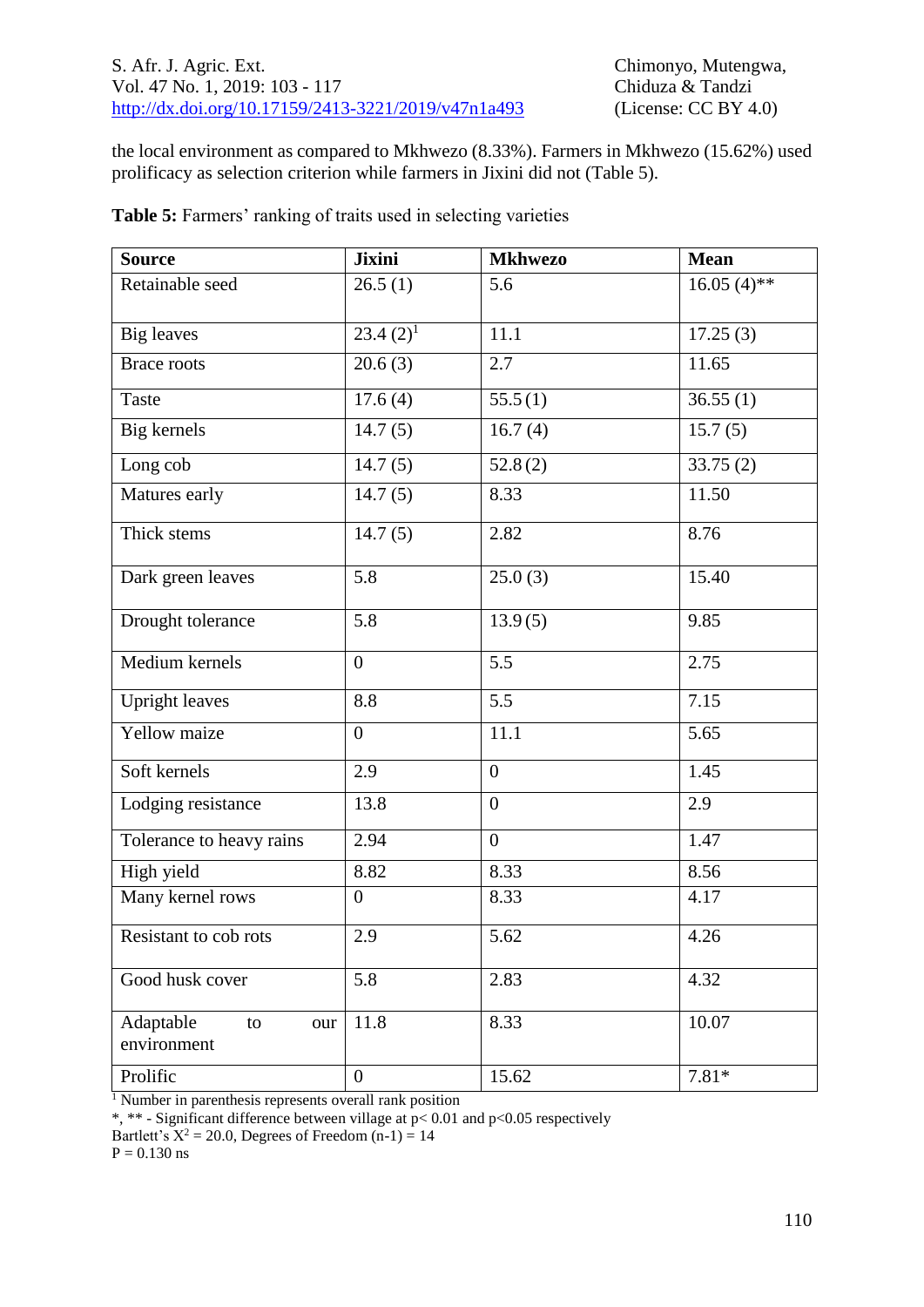In Jixini, the top four important traits used in variety selection, in order of their importance, were retainable seed (26.5%), big leaf size (23.4%), presence of brace roots (20.6%), and taste (17.6%). The fifth place was shared by big cobs (14.7%), big kernels (14.7%), early maturity (14.7%), and thick stems (14.7%) (Table 5). In Mkhwezo, the top five traits mentioned were taste (55.5%), long cobs (52.8%), dark green leaf colour (25.0%), big kernels (16.7%), and drought tolerance (13.9%). The overall importance of a selection criterion was computed based on the accumulative frequency of farmers mentioning it as being important across the two villages. Overall, the selection criteria, in order of their importance, were taste (36.55%), long cobs (33.75%), big leaves (17.25%), retainable seed (16.05%), and big kernels (15.7%).

## **4. DISCUSSION**

The PVS methodology allowed farmers to objectively select preferred varieties from a range of local and newly introduced stress tolerant maize varieties. Selection of varieties by farmers in each village was observed to be different, however, it was consistent with high performance based on yield data of the varieties for each village. It can therefore be deduced that environmental effects on varietal performance could have caused some varieties to be more desirable to farmers in one village than the other, and vice versa. These results agree with Courtois *et al.* (2001), and suggest the presence of genotype and environment interaction effects on variety performance.

The observed field-based criteria used in the selection of varieties during PVS were somewhat similar for both villages, the majority being ear and kernel characteristics. This could be because farmers have a tendency of rating varieties based on particular and desired traits that they want to see in their fields. It is notable that selection of varieties by farmers for future planting is largely based on ear and grain characteristics (Louette & Smale, 2000). The study also highlighted the importance of grain colour as a selection criterion, though it was not in the top five in the villages that were investigated. Firstly, farmers indicated that varieties ZM 305, ZM 423, ZM 621 and Afric 1 would have been more desirable if they were yellow. Secondly, variety Okavango was chosen due to its yellow grain colour and ranked high despite having the highest number of undesirable traits, such as a low kernel row number, poor grain filling, and poor husk covering. In Jixini, it was ranked first, while in Mkhwezo it was ranked third. This would suggest that farmers in Jixini were not willing to trade-off yellow grain colour even though the variety possessed undesirable traits. Farmers in Mkhwezo were able to forgo Okavango for those that had more favourable traits, such as ZM 305, which they ranked first. However, Okavango's selection and yield performance in both villages could also be an indication of its wide adaptation. The findings also suggested that differences in farmerpreferred characteristics and perceptions could have had a bearing on variety selection in the two villages. This gives the relevance of involving farmers in the selection process of the improved maize genotypes. According to Singh *et al.* (2013), plant breeders develop improved varieties isolated from the active farmers and release them without checking if they are suitable or not for marginal farm conditions.

The observation that white varieties selected by farmers would have been more desirable if they were yellow could affect potential adoption of these new white-seeded varieties. Although white maize is preferred for food consumption, yellow maize sells better because it is sold in bulk to commercial farmers (for stock feed) and to surrounding communities (Masifunde Education and Development Trust Programme (MEDTP), 2010). In South Africa, yellow maize is primarily used for animal feed manufacturing whereas white kernel maize is used for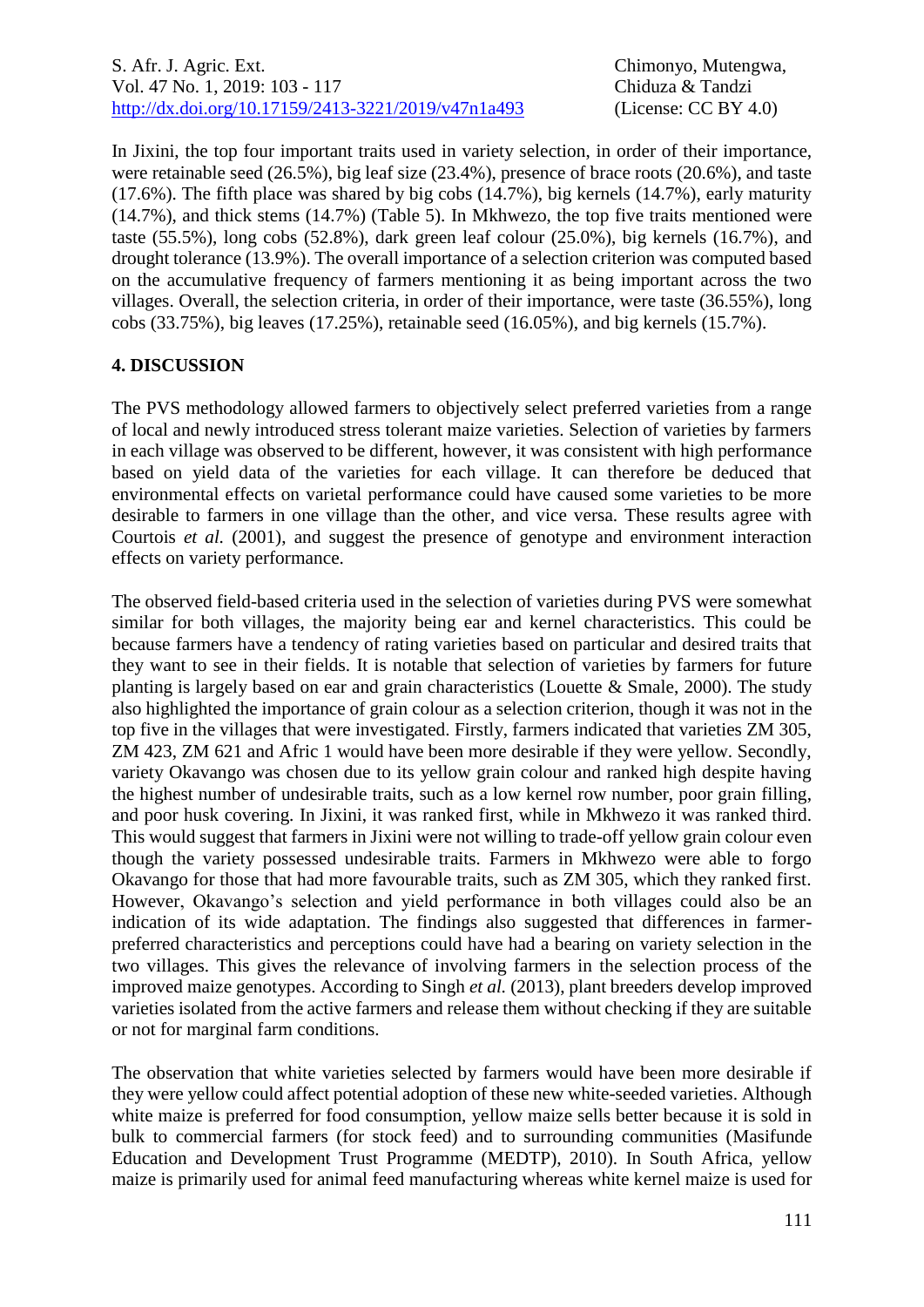#### S. Afr. J. Agric. Ext. Chimonyo, Mutengwa, Vol. 47 No. 1, 2019: 103 - 117 Chiduza & Tandzi [http://dx.doi.org/10.17159/2413-3221/2019/v47n1a493](https://urldefense.proofpoint.com/v2/url?u=http-3A__dx.doi.org_10.17159_2413-2D3221_2019_v47n1a485&d=DwMFAg&c=vTCSeBKl9YZZHWJzz-zQUQ&r=2O1irMqrdumXAIE9PdSLREhTXj5iyPGEywcz8I6zQwI&m=niwmmhX1mCI8GpeJjK8D7j-v09hQgXHBu3LsS3Opojw&s=98o8gy8B6ly02TS5WoJvLScIQPXENi4ceK3R3c9Iu9c&e=) (License: CC BY 4.0)

human consumption (Department of Agriculture, Forestry and Fisheries (DAFF), 2012). There is a dominance of livestock farming in the EC. It has been reported in 2016 that the EC (77.6%) and Free State (72.4%) were the leading agricultural households that farmed more than 100 head of cattle in South Africa with an estimation of 67% of animal combination farming (livestock and poultry) in the EC (Stats SA, 2016). Farmers believe that yellow maize has a higher nutrient content than white maize (De Groote *et al,* 2004). According to Mapiye *et al.* (2009), most grazing fields in the province are eroded and poor in quality. Farmers, therefore, use yellow maize as a supplementary feed for their animals. The introduction of quality protein maize (QPM) varieties, such as Obatanpa, could also play an important role in supplying quality nutrition for livestock. For human beings, it has been proven that consuming opaque-2 in QPM varieties improves the growth rates and nitrogen metabolism, making it as efficacious as consuming milk casein (Nuss & Tanumihardjo, 2011). Based on yield, variety Obatampa was ranked first in Mkhwezo while it was  $12<sup>th</sup>$  in Jixini (Table 4). The rank-switching of this OPV might suggest instability of performance across sites. However, twenty QPM cultivars are available in South Africa (DAFF, 2015), and could be considered for cultivation and livestock feeding in the EC.

The observed selection criteria had a combination of yield components (rows per ear, kernel size, number of kernels, prolificacy, and cob length) and adaptive traits (earliness to maturity and plant height). This was chiefly in response to prevailing agro-ecological conditions, which seem to have resulted in selection criteria being site specific. The high ranking of dark green leaves observed in Mkhwezo could be explained by the poor inherent soil fertility status of most sandy loam soils as compared to the clay soils found in Jixini, where such a trait was not mentioned at all. Furthermore, sandy loam soils are prone to leaching of nutrients when there is too much rain. The heavy rains experienced during the 2010/2011 season suggest that a lot of nutrients could have been leached from the soil, resulting in pale green leaves in farmers' fields. Therefore, farmers desire to have varieties with dark green leaves equated to having varieties that are tolerant to low soil fertility. The new introductions from CIMMYT and IITA were specifically screened for tolerance to low soil N (Magorokosho *et al.*, 2008). The screening methodology used by CIMMYT involves evaluating the germplasm under controlled abiotic stress conditions as well as under high-input unstressed conditions (Araus, Serret & Edmeades 2012; Bänziger & Cooper 2001), so that good yields can be obtained during years in which conditions will be more favourable. This would suggest that their use can increase maize productivity in Mkhwezo. In addition to adopting such varieties, however, farmers would still need to use good soil management practices to improve soil fertility if higher yields are to be obtained.

In addition to the use of maize for livestock feed, the findings from this study showed that the crop is also important for household consumption. Variety palatability (taste) was ranked highly by farmers during household surveys. The high ranking of taste agrees with findings of Louette and Smale (2000) as well as Tandzi *et al.* (2015) who identified taste as an important trait that is used to select maize varieties by resource-poor farmers in Mexico and Cameroon respectively. However, farmers were not given the opportunity to conduct organoleptic tests. It is possible that inclusion of organoleptic tests in the current study could have substantially changed the observed ranking of varieties. Farmers in Zanyokwe irrigation scheme of the EC, for example, preferred white-grained varieties over yellow because of their superior consumption quality and customer preference for green mealies (Fanadzo *et al*., 2010).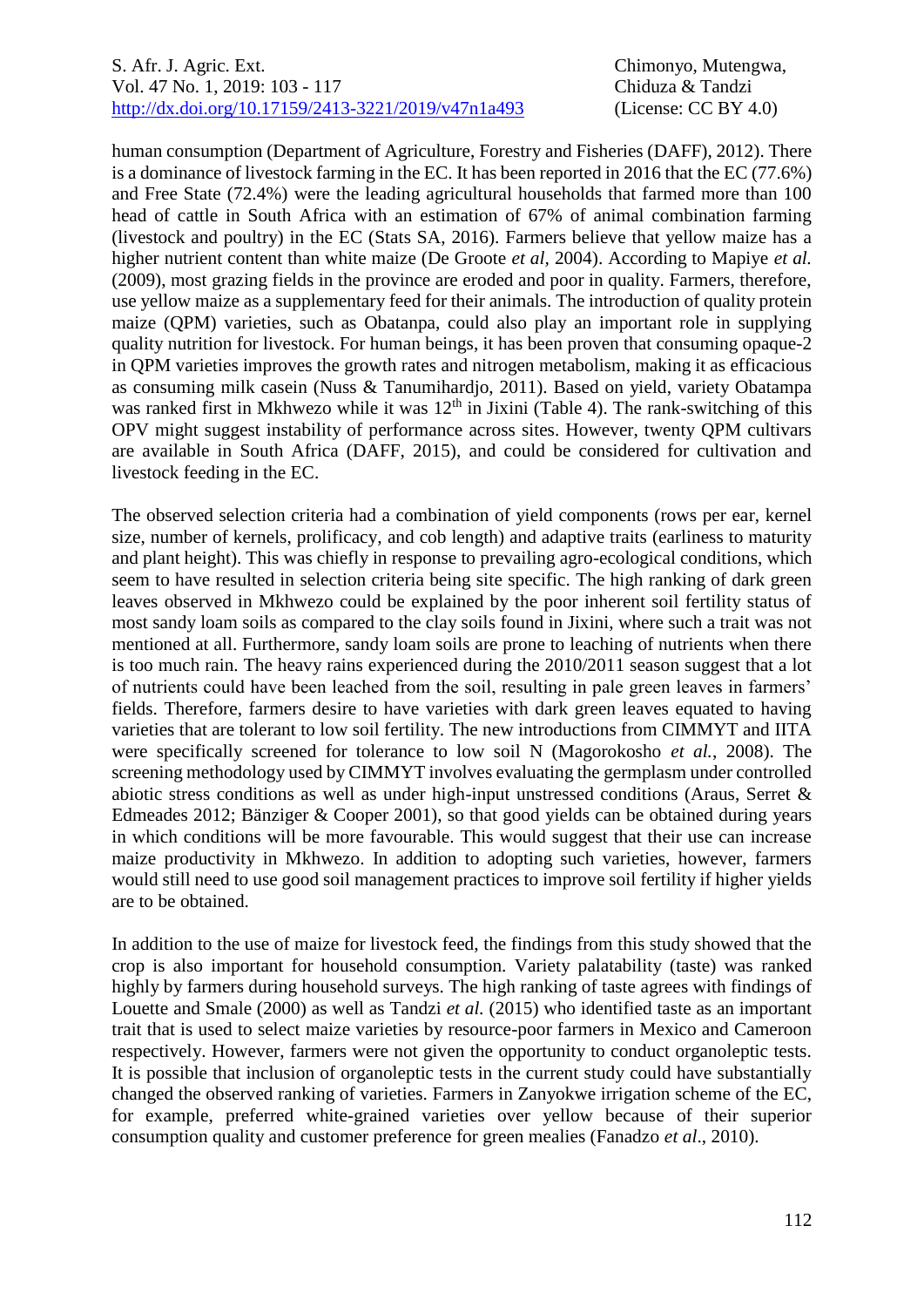Since some of the criteria that were important for farmers in these districts are not prioritised in formal plant breeding programmes, results of this study point to the repeatedly emphasised need to involve farmers in variety development and testing. Participatory farmer-breeder-chef collaborations have been suggested as an effective alternative for achieving productivity gains and adding the strength of culturally based plant breeding to the food movement (Bänziger & Cooper, 2001; Brouwer, Murphy & Jones, 2016). The improvement of rural livelihoods could be achieved if high yielding varieties, which possess desired traits, were selected and adopted by farmers (Odendo, De Groote & Odongo, 2002; Ngonkeu *et al.*, 2017; Rahman *et al.*, 2015).

# **5. CONCLUSION**

Farmers' variety selections and ranking differed across the two villages. Varieties selected in Jixini were Okavango, ZM 621, ZM 501, ZM 305 and ZM 423, while ZM 305, Nelson's choice, Okavango, ZM 501 and Afric 1 were selected in Mkhwezo. Yellow kernel colour considerably influenced selection of varieties by farmers, and resulted in high ranking of Okavango, despite the largest number of undesirable traits. The most preferred variety was not always statistically different from the highest yielding variety. The most important farmer selection criteria were also different across the two villages. Nonetheless, in order of their importance, farmers' preferred traits were taste, long cobs, big leaves, retainable seed, and big kernels. Differences in agro-ecological characteristics appeared to have had an important effect on differences on yield data, ranking of varieties by farmers and preferred selection criteria. This necessitates extensive evaluation for adaptability and acceptability before recommending varieties. The study demonstrated that numerous traits were used in variety selection, and there was no single variety that could meet all the requirements by farmers. Therefore, the understanding of the trade-offs that farmers are willing to make between various traits in different target sites is important. Given the preference for yellow kernel colour, it might be worthwhile to convert available stress-tolerant white varieties to yellow-grained types. Alternatively, variety Okavango, and possibly other locally grown yellow-grained landraces, could be improved for yield, stress tolerance, and other quality traits that will be desired and accepted by farmers.

## **ACKNOWLEDGEMENT**

We are grateful for funding provided by the Technology Innovation Agency (TIA) and the Govan Mbeki Research and Development Centre (GMRDC) at the University of Fort Hare.

## **REFERENCES**

- ABEBE, G., ASSEFA, T., HARRUN, H. & MESFINE, T., 2005. Participatory selection of drought tolerant maize varieties using mother and baby methodology: A case study in semi arid zones of the central rift valley of Ethiopia. *African Crop Science Conference Proceedings,* 7:1479-1485.
- AGRICULTURAL GEO-REFERENCED INFORMATION SYSTEM (AGIS), 2011. Mapping and GIS software [viewed 15 October 2011]. Available from: <http://www.agismap.com/agisinfo.html>
- ARAUS, J.L., SERRET, M.D. & EDMEADES, G., 2012. Phenotyping maize for adaptation to drought. *Front. Physiol.*, 3:305.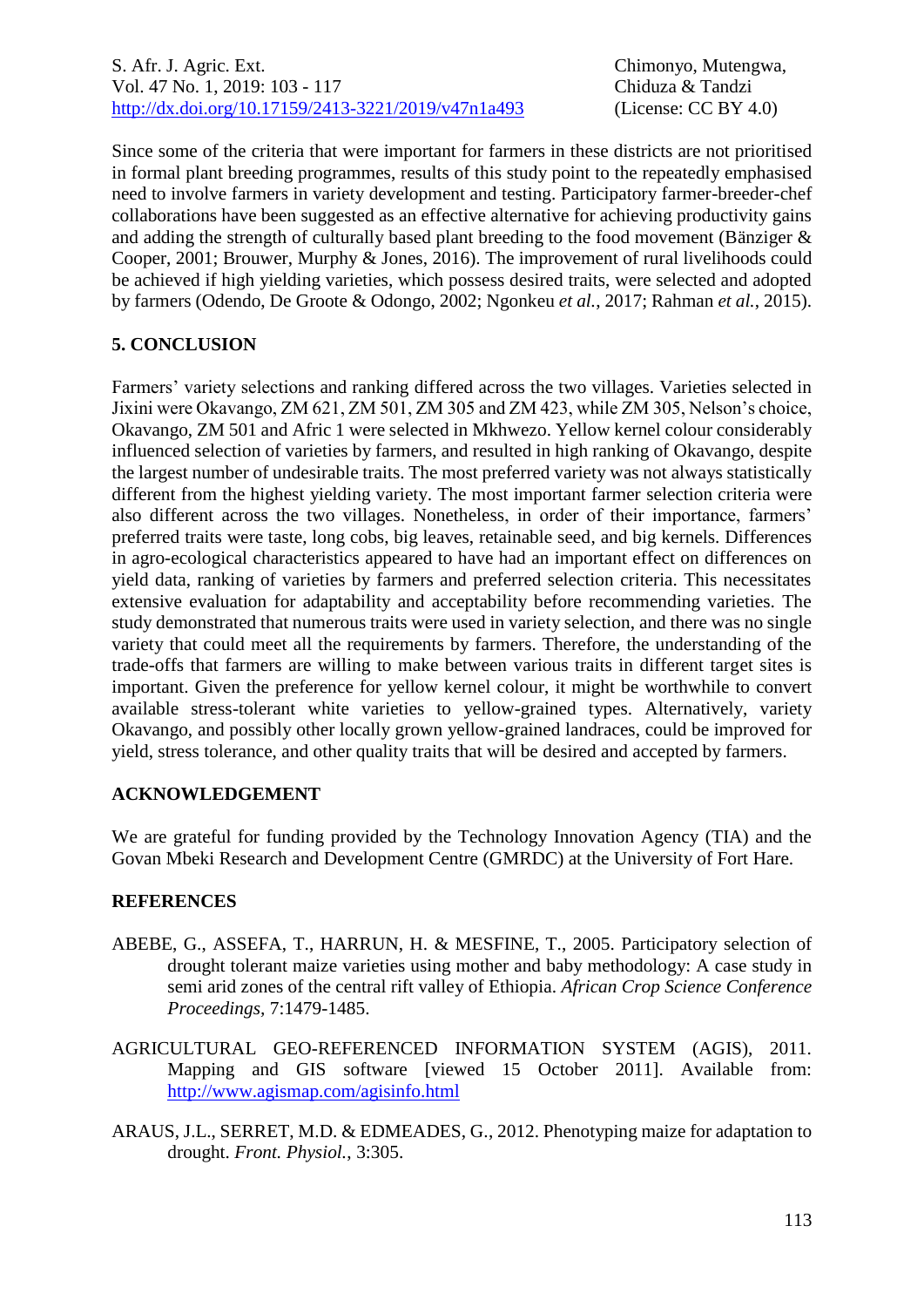- BÄNZIGER, M. & COOPER, M., 2001. Breeding for low input conditions and consequences for participatory plant breeding examples from tropical maize and wheat. *Euphytica.* 122(3):503–519.
- BÄNZIGER, M., EDMEADES, G.O., BECK, D. & BELLON, M., 2000. *Breeding for drought and nitrogen stress tolerance in maize: From theory to practice*. Mexico: CIMMYT.
- BÄNZIGER, M., SETIMELA, P.S., HODSON, D. & VIVEK, B., 2005. Breeding for improved abiotic stress tolerance in maize adapted to southern Africa. *Agric. Water Manage.,* 80(1-3):212-224.
- BOTHMA, J., 2004. Landscape and architectural devices for energy efficient South African suburban residential designs. M.Sc. Thesis submitted, University of Pretoria.
- BROUWER, B.O., MURPHY, K.M. & JONES, S.S., 2016. Plant breeding for local food system: A contextual review of end-use selection for small grains and dry beans in Western Washington. *Renew. Agr. Food Sys.,* 31(2):172-178.
- BUCHEYEKI, T.L., SHENNKALWA, E., KADADI, D. & LOBULU, J., 2011. Assessment of rice production constraints and farmers preferences in Nzega and Igunga Districts. *J. Adv. Dev. Res.*, 2(1):30-37.
- CHIMONYO, V.G.P., 2012. An evaluation of stress tolerant open pollinated maize varieties in selected environments of the Eastern Cape Province, South Africa. M.Sc Thesis, University of Fort Hare.
- CHIMONYO, V.G.P., MUTENGWA, C.S. & CHIDUZA, C., 2014. Genotype x environment interactions and yield stability of stress-tolerant open-pollinated maize varieties in the Eastern Cape province, South Africa. *S. Afr. J. Plant Soil*, 31(2):61-68.
- COURTOIS, B., BARTHOLOME, B., CHAUDHARY, D., MCLAREN, G., MISRA, C.H., MANDAL, N.P., PANDEY, S., PARIS, T., PIGGIN, C., PRASAD, K., ROY, A.T., SAHU, R.K., SAHU, V.N., SARKARUNG, S., SHARMA, S.K., SINGH, A., SINGH, H.N., SINGH, O.N., SINGH, N.K., SINGH, R.K., SINGH, R.K., SINGH, S., SINHA, P.K., SISODIA, B.V.S. & TAKHUR, R., 2001. Comparing farmers and breeders rankings in varietal selection for low-input environments: A case study of rainfed rice in eastern India. *Euphytica,* 122(3):537–550.
- DEPARTMENT OF AGRICULTURE FORESTRY AND FISHERIES (DAFF), 2012. Maize market value chain profile 2012 [viewed 15 November 2014]. Available from. <https://www.nda.agric.za/docs/amcp/maize2012.pdf>
- DEPARTMENT OF AGRICULTURE FORESTRY AND FISHERIES (DAFF), 2015. South African varietal list as maintained by the registrar of plant improvement. seed crops [viewed 24 October 2017]. Available from: [http://www.nda.agric.za](http://www.nda.agric.za/)
- DE GROOTE, H., BETT, C., OKURO, J.O., ODENDO, M., MOSE, L. & WEKESA, E., 2004. Direct estimation of maize crop losses due to stem borers in Kenya, preliminary results from 2000 and 2001. *Proceedings of the 7th Eastern and Southern Africa Regional Maize Conference*, 401-406.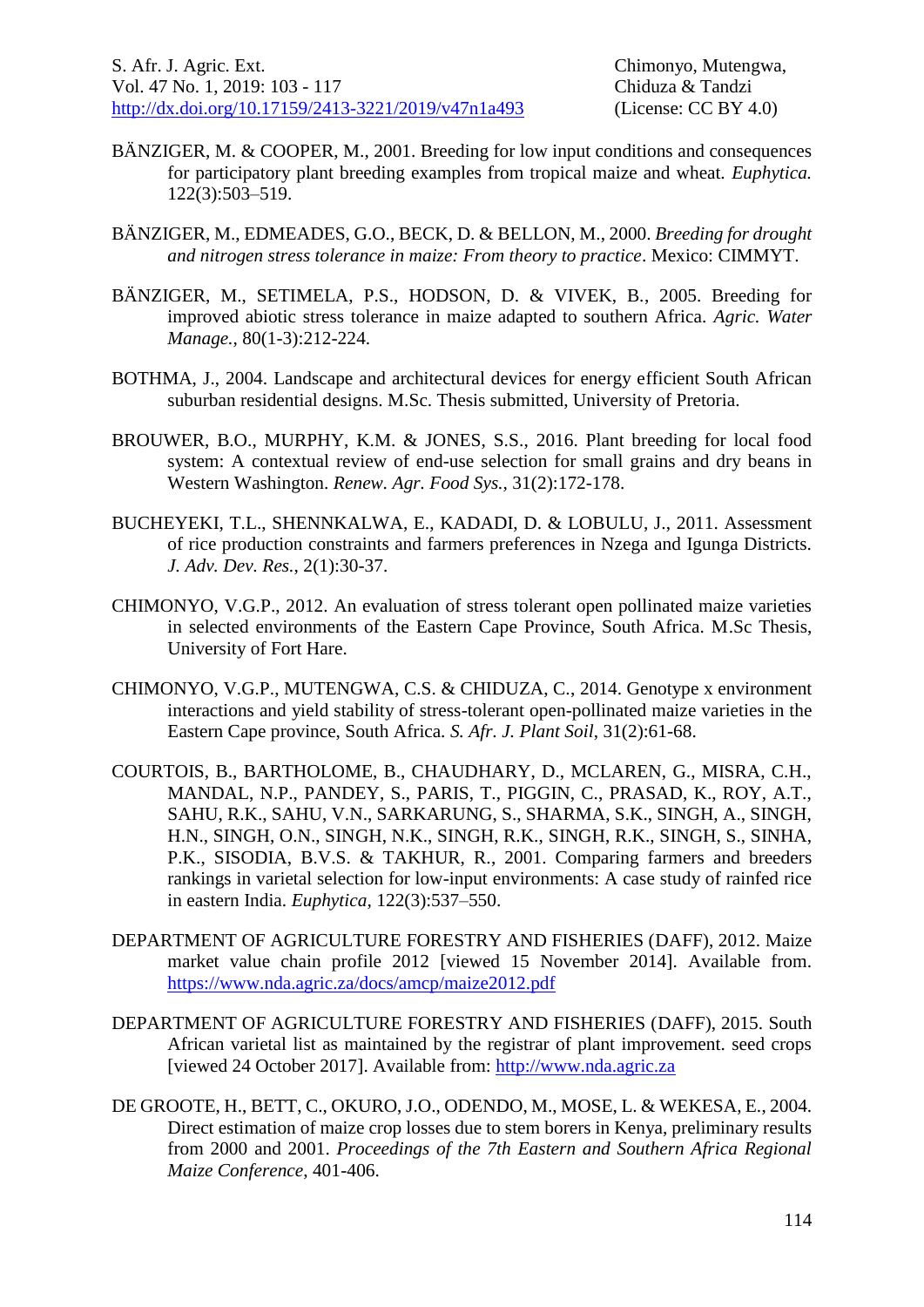- FANADZO, M., 2007. Weed management by small-scale irrigation farmers the story of Zanyokwe. *SA Irrigation,* 29(6):20-24.
- FANADZO, M., CHIDUZA, C., MNKENI, P.N.S., VAN DER STOEP, I., STEVEN, J., 2010. Crop production management practices as a cause for low water productivity at Zanyokwe Irrigation Scheme. *Water SA,* 36(1):27–36.
- GADZIRIRAYI, C.T., MUTANDWA, E., CHIHIYA, Y. & CHITSA, V., 2006. An assessment on the use of open pollinated varieties among small-holder farmers in Zimbabwe*. Electronic Journal of environmental and Agricultural and Food Chemistry,* 5(6):1590- 1597.
- GOMEZ, K.A. & GOMEZ, A.A., 1984. *Statistical procedures for agricultural research*. United States of America: John Wiley and Sons.
- HEBINCK, P., FAY, D. & KONDLO, K., 2011. Land and agrarian reform in South Africa's Eastern Cape province: Caught by continuities. *J. Agrar. Change*, 11(2):220-240.
- JACOBSON, K. & MYHR, A.I., 2013. GM crops and smallholders: Biosafety and local practice. *J. Environ. Dev.,* 22(1):104 -124.
- JOSHI, A. & WITCOMBE, J.R., 1996. Farmer participatory crop improvement. II. Participatory varietal selection, a case study in India. *Exp. Agr.,* 32(4):461-477.
- LOUETTE, D. & SMALE, M., 2000. Farmers' seed selection practices and traditional maize cultivars in Cuzalapa, Mexico. *Euphytica,* 113(1):25-41
- MAGOROKOSHO, C., VIVEK, B. & MACROBERT, J., 2008. Characterization of maize germplasm grown in eastern and southern Africa: Results of the 2007 regional trials coordinated by CIMMYT.
- MAPIYE, C., CHIMONYO, M., DZAMA, K., RAATS, J.G. & MAPEKULA, M., 2009. Opportunities for improving Nguni cattle production in the smallholder farming systems of South Africa. *Livest. Sci.,* 124(1-3):196-204.
- MASIFUNDE EDUCATION AND DEVELOPMENT TRUST PROGRAM (MEDTP), 2010. Threats to the food security and sovereignty in the Eastern Cape. Impacts of the Massive Food Production Programme (MFPP), GMOs and cash crops in four villages in the Amatole District Municipality [viewed 31 May 2013]. Available from: http://www.biosafety-info.net/file\_dir/9260820094dda3a605ad33.pdf
- MATIWANA, Z., 2011. The ugly truth about GM crops in the Eastern Cape [viewed 1 July 2011]. Available from: 01/07/2011, http://www.ru.ac.za/modules/blog\_include/blog\_content.php?=1973.
- MCCAIN, M., 2005. Annexure 2: District Profile Eastern Cape Tambo District Municipality (DC15). Programme of Support to Local Economic Development in the Eastern Cape. Eastern Cape Competitive Advantage Assessment And Training Support Project. European Consultants Organisation (ECO) [viewed 6 August 2011]. Available from: http://www.thinasinako.co.za/files/documents/290806175904.pdf.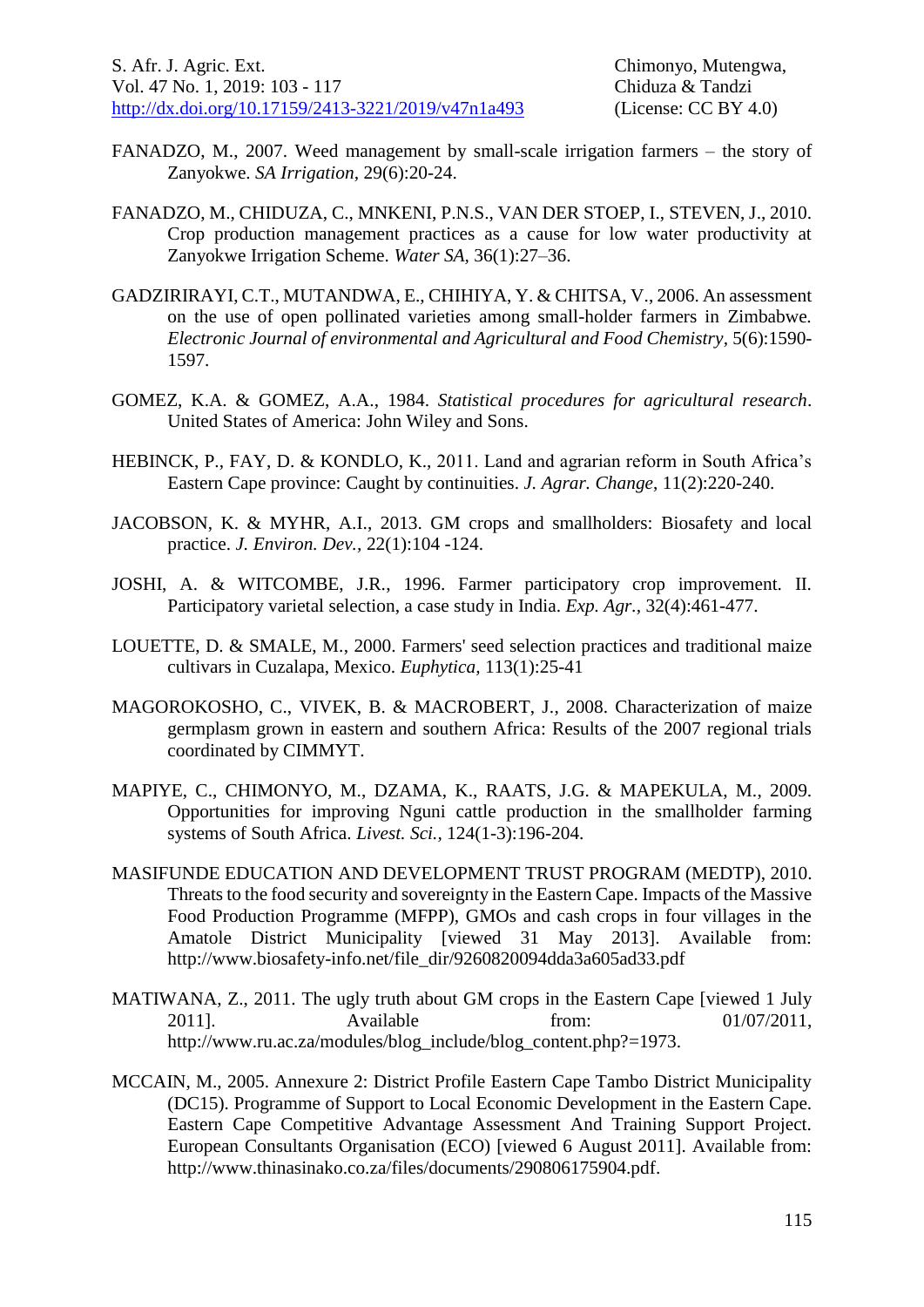- MITI, F., 2007. Breeding investigations of maize (*Zea mays* L.) genotypes for tolerance to low nitrogen and drought in Zambia. PhD Thesis, University of KwaZulu-Natal.
- MONDE, N., 2003. Household food security in rural areas of central Eastern Cape: The case of Guquka in Victoria East and Koloni in Middledrift districts. PhD Thesis, University of Fort Hare.
- MPHALALA, D., 2007. Community based seed production: Limpopo farmer's strategies of resisting drought [viewed 1 October 2014]. Available from: http://unpan1.un.org/intradoc/groups/public/documents/CPSI/UNPAN026456.pdf
- MUSEMWA, L., MUSHUNJE, A., CHIMONYO, M., FRASER, G., MAPIYE, C, & MUCHENJE, V., 2008. Nguni cattle marketing constraints and opportunities in the communal areas of South Africa. *Afr. J. Agric. Res.,* 3(4):239-245.
- NGONKEU, E.L.M., TANDZI, L.N., DICKMI, C.V., NARTEY, E., YEBOAH, M., NGEVE, J., MAFOUASSON, H.A., KOSGEI, A., WOIN, N. & GRACEN, V., 2017. Identification of farmer's constraints to maize production in the humid forest zone of Cameroon. *Journal of Experimental Agriculture International*, 15(3):1-9.
- NKONGOLO, K.K., CHINTHU, K.K.L., MALUSI, M. & VOKHIWA, Z., 2008. Participatory variety selection and characterization of Sorghum (*Sorghum bicolor* (L.) Moench) elite accessions from Malawian gene pool using farmer and breeder knowledge. *Afr. J. Agric. Res.,* 3(4):273-283.
- NUSS, E.T. & TANUMIHARDJO, S.A., 2011. Quality protein maize for Africa: Closing the protein inadequacy gap in vulnerable populations. *Adv. Nutri*., 2(3):217–224.
- ODENDO, M., DE GROOTE, H. & ODONGO, O.M., 2002. Assessment of farmers' preferences and constraints to maize production in the moist mid-altitude zone of eestern Kenya. *In 5th International Conference of the African Crop Science Society, Lagos, Nigeria* (Vol. 2126 p. 2001).
- RAHMAN, M.A., THANT, A.A., WIN, M., TUN, M.S., MOET, M.P., THU, A.M., WIN, K.T., MYINT, O., MYINT, T., TUNTUN, Y., LABIOS, R.V., CASIMERO, M.C., GREGORIO, G.B., JOHNSON, D.E., SINGLETON, G.R. & SINGH, R.K., 2015 Participatory varietal selection (PVS). A "bottom-up" breeding approach helps rice farmers in the Ayeyarwady Delta, Myanmar. *SABRAO J. Breed. Genet.*, 47(3):299-314.
- SETIMELA, P.S., VIVEK, A.B., BANZIGER, M., CROSSA, J. & MAIDENI, F., 2007. Evaluation of early to medium maturing open pollinated maize varieties in SADC region using GGE biplot based on the SREG model. *Field Crops Res.,* 103(3):161–169.
- SIBANDA, M., MUSHUNJE, A. & MUTENGWA, C.S., 2016. An evaluation on the profitability of growing improved maize open pollinated varieties in the Eastern Cape province, South Africa. *J. Dev. Agric. Econ.*, 8(1):1-13.
- SILWANA, T.T., 2000. Performance of maize/bean and maize/pumpkin intercrops under different planting combinations and weeding in Transkei, South Africa. M.Sc Thesis, University of Fort Hare.